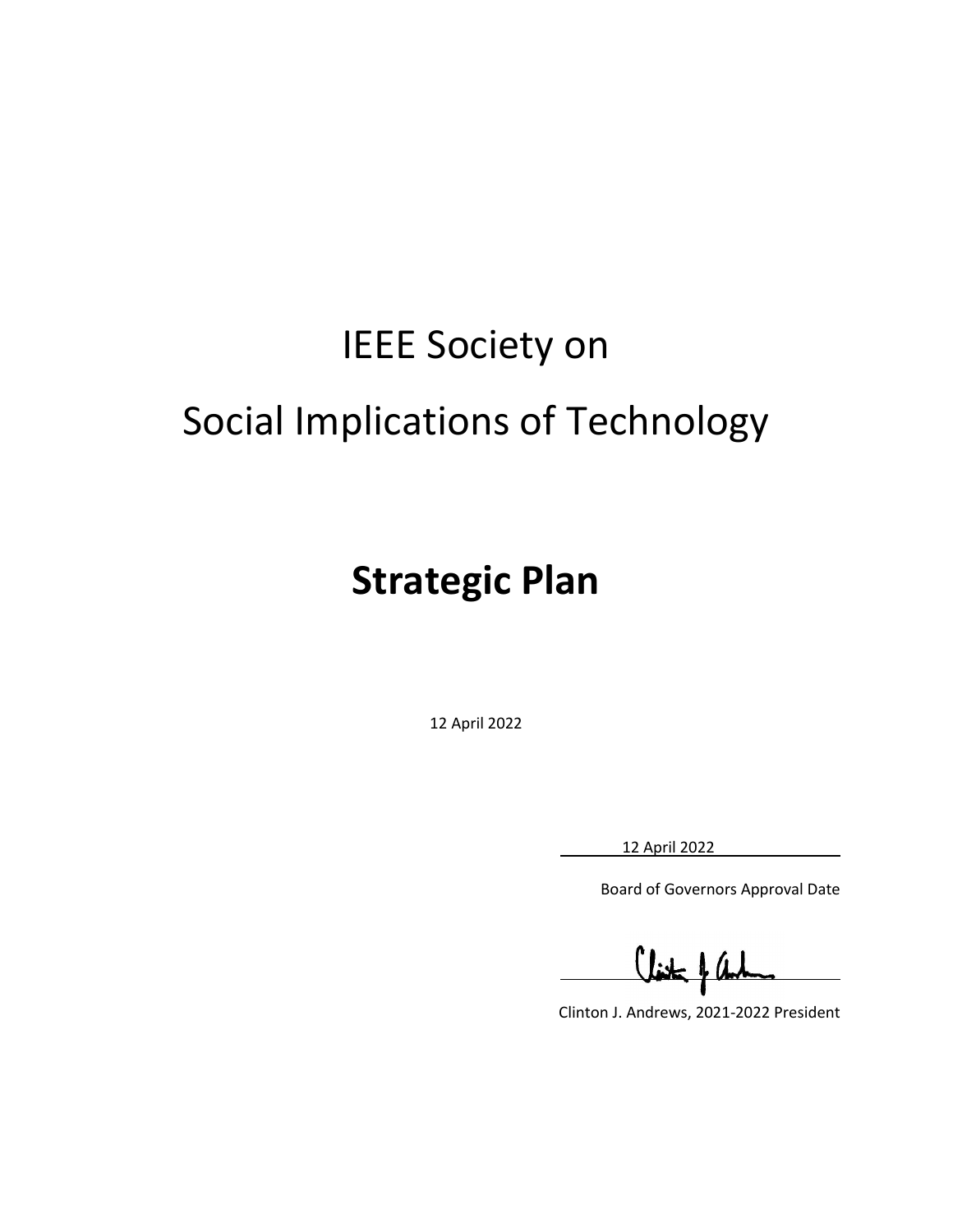## 1. Executive Summary

This strategic plan guides the governance activities of the IEEE Society on Social Implications of Technology (SSIT) over the next three to five years. It identifies short-term and long-term strategic goals. It was drafted by a strategic planning committee and approved by the SSIT Board of Governors (BoG) in 2022.

## 1.1 Short-term Strategic Goals

1. **Grow chapters**: It is a high priority to serve the geographically dispersed membership better by growing the number of chapters and intensifying the level of local and regional activities.

2. **Grow active membership**: It is a high priority to increase the number of members, especially active members, of SSIT.

3. **Create educational value**: It is a high priority to develop educational capacity within SSIT to translate its rich publication, conference, and other content into more usable forms for varied audiences.

4. **Expand financial resources**: It is a high priority to expand those activities that form the economic basis for SSIT.

## 1.2 Long-term Strategic Goals

1. **Enhance institutional capabilities**: It is a long-term priority to enhance the institutional memory and capacity to enable SSIT to perform effectively.

2. **Achieve broader constructive engagement within IEEE and with organizations with similar interests outside of IEEE**: It is a long-term priority to achieve broader engagement and a leadership role within IEEE and beyond on the social implications of technology.

3. **Prepare SSIT to deliver products and services valued in the future**: It is a long-term priority for SSIT to provide expanded products and services valued in the future.

## 2. Overview

This strategic plan consists of a core document and related appendices. The core document includes all background information relevant to new members of the SSIT Board of Governors or any individual interested in understanding SSIT's strategy. The core information also provides individuals who may require information to support the strategic planning process. It is the intention that this information remains stable for several years.

The appendices include confidential information to SSIT, are detail-oriented, and are likely to change frequently. Table 1 describes the appendices, which are living documents, operational in nature, and consist of the SSIT Operational Plan based on the SSIT Strategic Plan.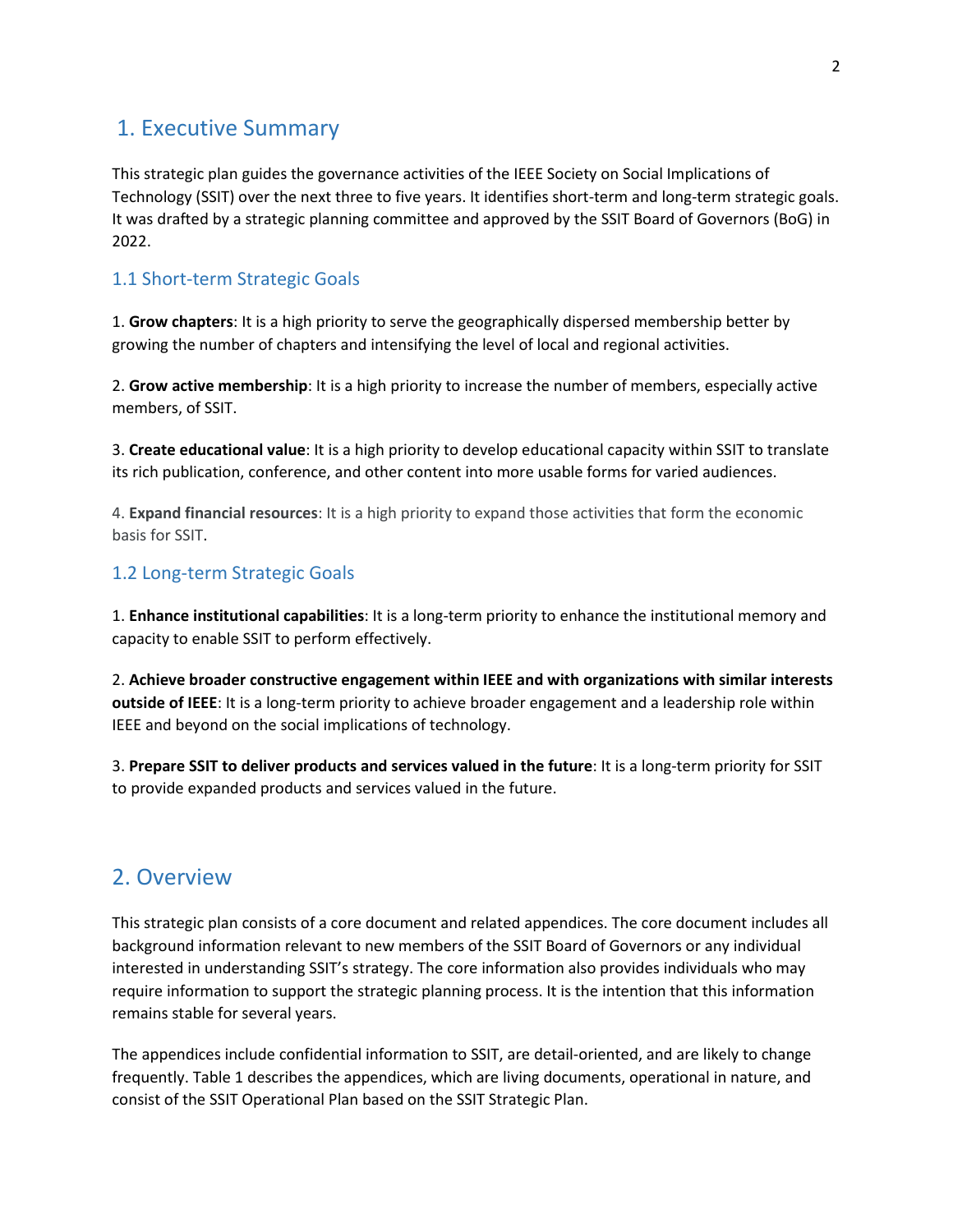#### Table 1: Summary of Appendices

| <b>Appendix</b> | <b>Title</b>                                             | <b>Description</b>                                                                                                                                                                                          |
|-----------------|----------------------------------------------------------|-------------------------------------------------------------------------------------------------------------------------------------------------------------------------------------------------------------|
| Α               | Environmental<br>Assessment                              | O Assesses strengths, weaknesses, opportunities, and threats<br>to SSIT due to internal and external factors                                                                                                |
| B               | <b>Action Plan</b>                                       | $\circ$ Describes the significant goals and objectives SSIT should<br>accomplish over the coming two years<br>$\circ$ Specifies activities, responsibilities, and timelines for<br>completion of activities |
| $\mathsf{C}$    | Relation to other<br>S/Cs, TAB, and IEEE                 | ○ Describes the relationship between S/C, other S/Cs, TAB,<br>and IEEE entities                                                                                                                             |
| D               | <b>Strategic Planning</b><br>Committee<br><b>Members</b> | O Lists the membership of the SSIT Strategic Planning<br>Committee that drafted this document                                                                                                               |

## 3. SSIT Strategic Plan

The SSIT strategic plan evolved from fifty years of growth focused on serving the IEEE and society at large in understanding the mutual interaction of technology and society. The mission and vision statements guide this plan as critical communication tools that enable SSIT to share strategic philosophy with all stakeholders. In addition to advancements in technology, the 21st Century, appropriately called the Information Age, has produced significant changes in how society operates, such as in business, education, and healthcare. For example, COVID-19 and public health have entirely changed how IEEE conducts its conferences, lectures, and meetings in the last three years. In addition, society uses similar tools and infrastructures to make distance learning, telework, telehealth, and even purchases through the internet. As a result, SSIT recognizes that many of its short-term plans may be significantly affected by this current world environment driven by cyberspace-related challenges.

## 3.1 Vision, Mission, Field of Interest Statements

This section provides SSIT's vision and mission statement.

Vision: Humans understand technology's power and optimize it only for good.

Mission: To enhance awareness and understanding of technology's complex relationship with society by cultivating a recognized global community that engages with today's most pressing technological challenges and opportunities.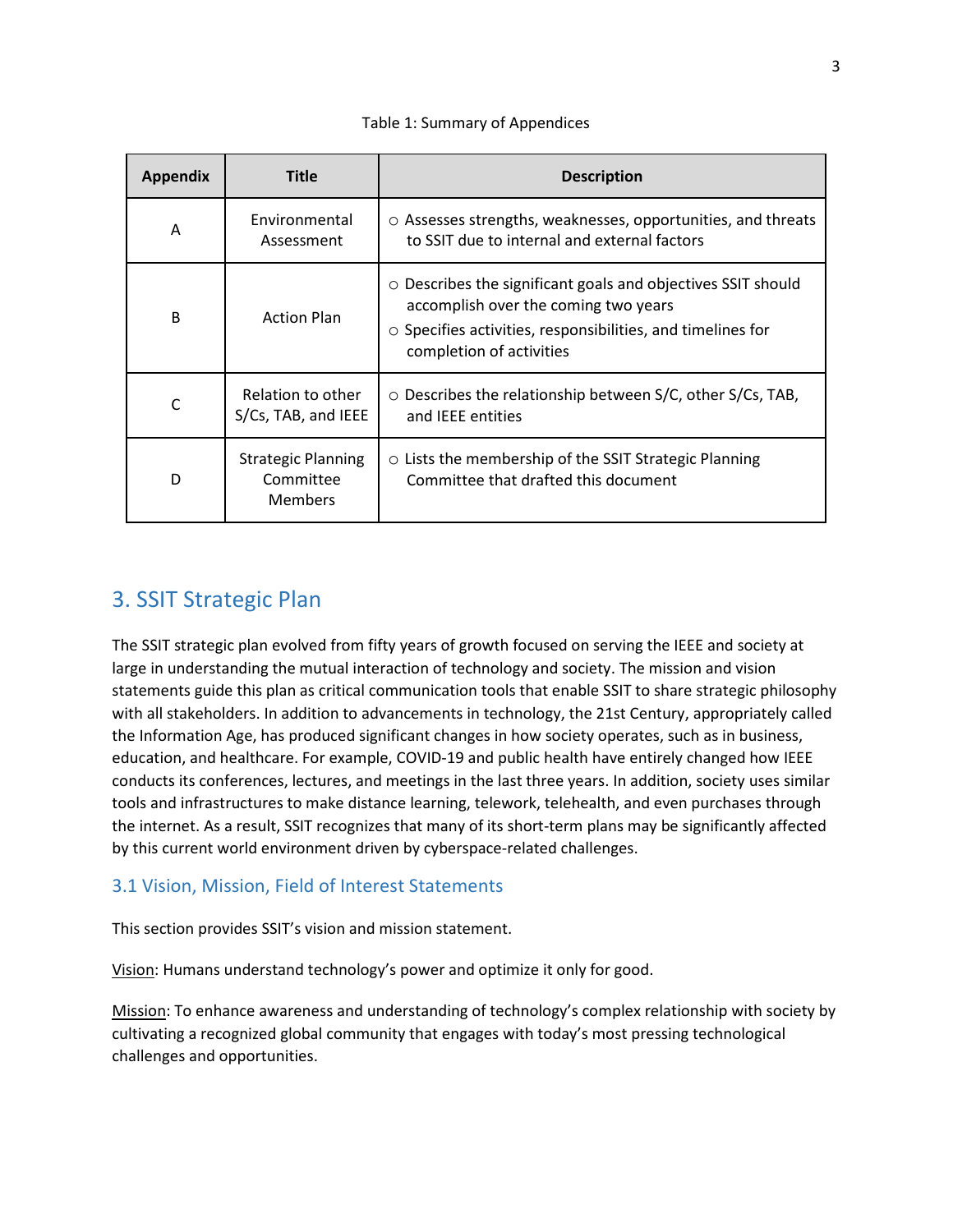Field of Interest: To facilitate understanding of the complex interaction between technology, science, and society, including impact on individuals and society in general, ethics, professional and social responsibility in the practice of engineering, science, and technology, and open discussion of the resulting issues.

## 3.2 History and Membership of SSIT

This section provides a brief overview of the history and membership characteristics of SSIT. This summary draws from the history of SSIT.

The IEEE formed the TAB Committee for the Social Implications of Technology (CSIT) in 1972, which became the IEEE Society on Social Implications of Technology (SSIT) in 1982. CSIT published its first newsletter in December 1972, and that activity continues today. In 1982, SSIT launched *IEEE Technology and Society Magazine*, which continues to publish quarterly issues, including peer-reviewed articles, commentaries, book reviews, and organization-specific content. In 2016, SSIT regularized its newsletter as a monthly publication. In 2020, SSIT launched an essential new peer-reviewed journal titled the *IEEE Transactions on Technology and Society*.

SSIT-sponsored conferences during the CSIT era of the 1970s and the early SSIT years of the 1980s were ad hoc and often attached to other events, especially other IEEE events and the "Carnahan Conferences" organized at the University of Kentucky. The first International Symposium on Technology and Society (ISTAS) took place in Toronto in 1991, and since 1996 ISTAS has been an annual event. In addition, several other conferences have become regular features in recent years, including Norbert Wiener in the 21<sup>st</sup> Century, ETHICS, IST-Africa, and the Global Humanitarian Technology Conference.

Membership in SSIT has been stable for many years, with the most recent several years indicative of the previous thirty years: 2015 (1514), 2016 (1609), 2017 (1666), 2018 (1727), 2019 (1732), 2020 (1701), 2021 (1618), according to IEEE OU Analytics. The 2021 membership is 20% female, 71% male, and 9% unknown. IEEE Regions 1-6 (US) have 55% of the members, while Regions 7-10 (non-U.S.) have 45%. Students (undergraduate and graduate) are 20% of the membership, with Region 10 having the most significant number of student members. Fellows and Life Fellows represent more than 4% of the membership, of which most (82%) reside in Regions 1-6.

Worldwide chapters total 40 in 2021, up from 31 in 2020. Of these, 18 are separate chapters, 11 are joint chapters with other societies, and 11 are student branch chapters.

## 3.3 Organization

This section briefly describes SSIT, drawn from its most recent five-year IEEE review.

SSIT has a leadership structure and operational procedures that pursue positive functional outcomes in the context of a smaller, cross-cutting society within IEEE. These include clear delegations of responsibility to standing committee chairs (and vice presidents) for publications, conferences, technical activities, chapters, and other crucial functions. Coordination among these functions occurs via monthly conference calls and, more frequently, through email communication, especially with Executive Committee (EC) and Strategic Planning Committee (SPC) members. The EC members correspond daily,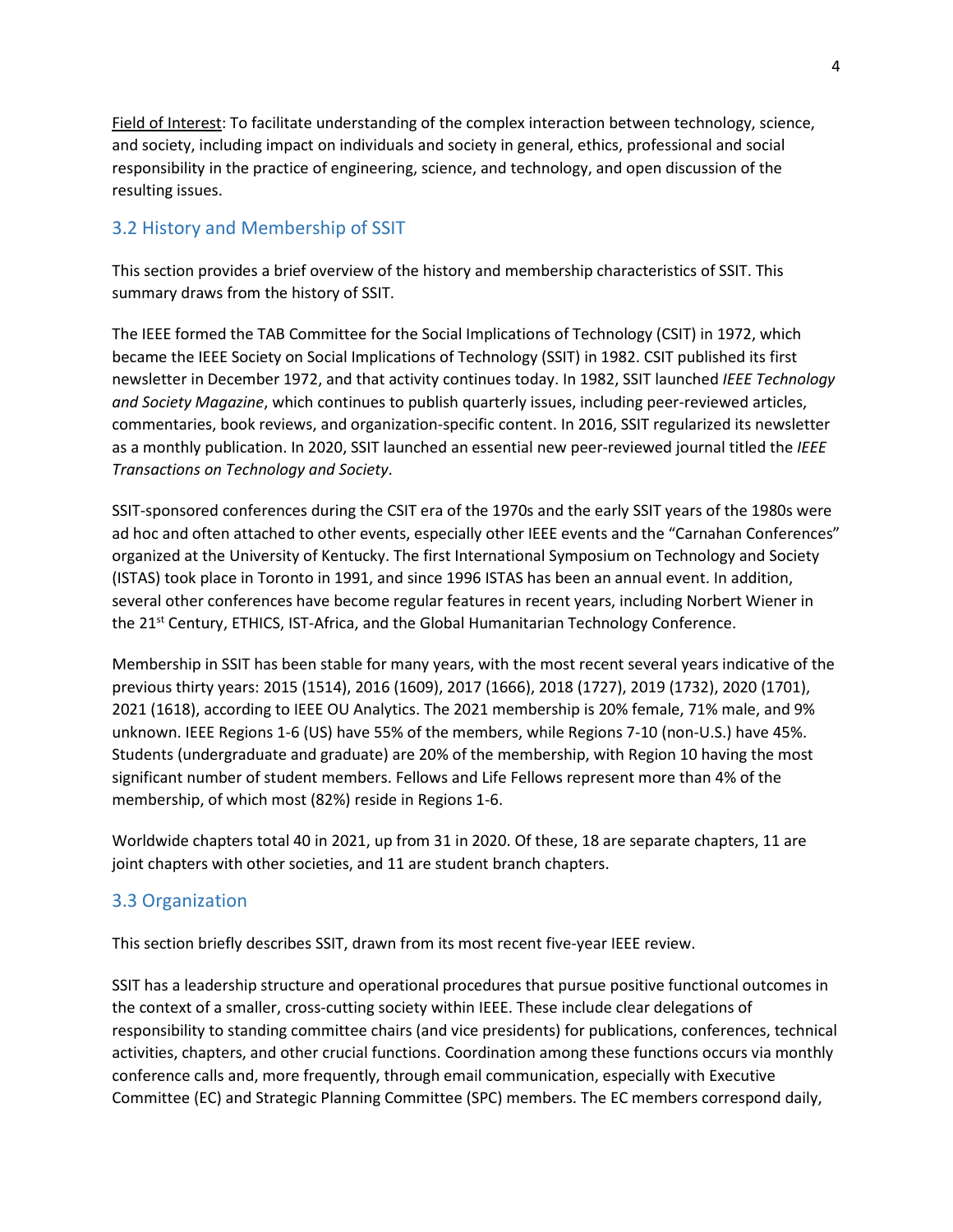and the SPC meets monthly via teleconference before BoG meetings. The BoG meets monthly via teleconference on the second Tuesday. Committee chairs submit regular written reports summarizing activities; its Secretary shares those reports and minutes of meetings with the BoG members.

Major operational focus areas include producing three SSIT publications, three or more conferences with a financial stake, membership development, new and existing chapter support, standards development, distinguished lecturers, and technical activities. In addition, there are five technical committees: sustainable development, ethics/human values, universal access to technology, societal impacts, and protecting the planet.

The SSIT ByLaws specify five standing committees: publications, conferences, membership (includes chapters), technical activities, and public outreach and visibility. A vice president heads each committee and is a voting member of the BoG. All other committees, including standards, the distinguished lecturer program, and chapters (within membership), have chairs but are not voting members of the BoG.

Finally, virtual chapter meetings have successfully provided lectures to several groups (e.g., chapters, student groups). As a result, the lecturer does not need to travel, and audiences within many time zones can participate in the lecture. This process will continue in the short and long term.

## 3.4 Short-term Strategic Goals

1. **Grow chapters**: SSIT's geographical activities provide opportunities for local and regional engagement, especially by students and practicing professionals who might not be in a position to attend international conferences or author publications. In addition, SSIT can better address regional and national differences in salient topics with a strengthened geographical organization. As SSIT leaves behind a period of stagnation in its geographical organization, it is a high priority to continue the recent momentum of creating new chapters and intensify local and regional activities.

2. **Grow active membership**: While SSIT is the largest technical professional society focusing on technology and society, its membership has been stable at a low level compared to other IEEE societies for many years, limiting its visibility within and outside IEEE. The low membership numbers affect SSIT's financial viability and limit the pool of volunteers available to carry out its activities. Therefore, it is a high priority to increase the number of members, especially active members, of SSIT.

3. **Create educational value**: SSIT deals with salient, meaningful, and exciting topics. SSIT's publications, conferences, chapter meetings, and distinguished lectures provide valuable content that, unfortunately, is not readily accessible to significant audiences, including elementary and secondary school children, university students and faculty, and practitioners seeking continuing education. No one within SSIT has been responsible for translating this content into more usable forms, such as textbooks, short courses, certifications, panels and staged debates, blogs/vlogs, documentary videos, or infographics. It is a high priority to develop this capacity and create a shared repository.

4. **Expand financial resources**: Publications, conferences, and membership are the primary revenue sources for SSIT. The publications could reach much larger audiences and increase net revenues, and the conferences could attract many more participants, thereby spinning-off increased surpluses. In addition,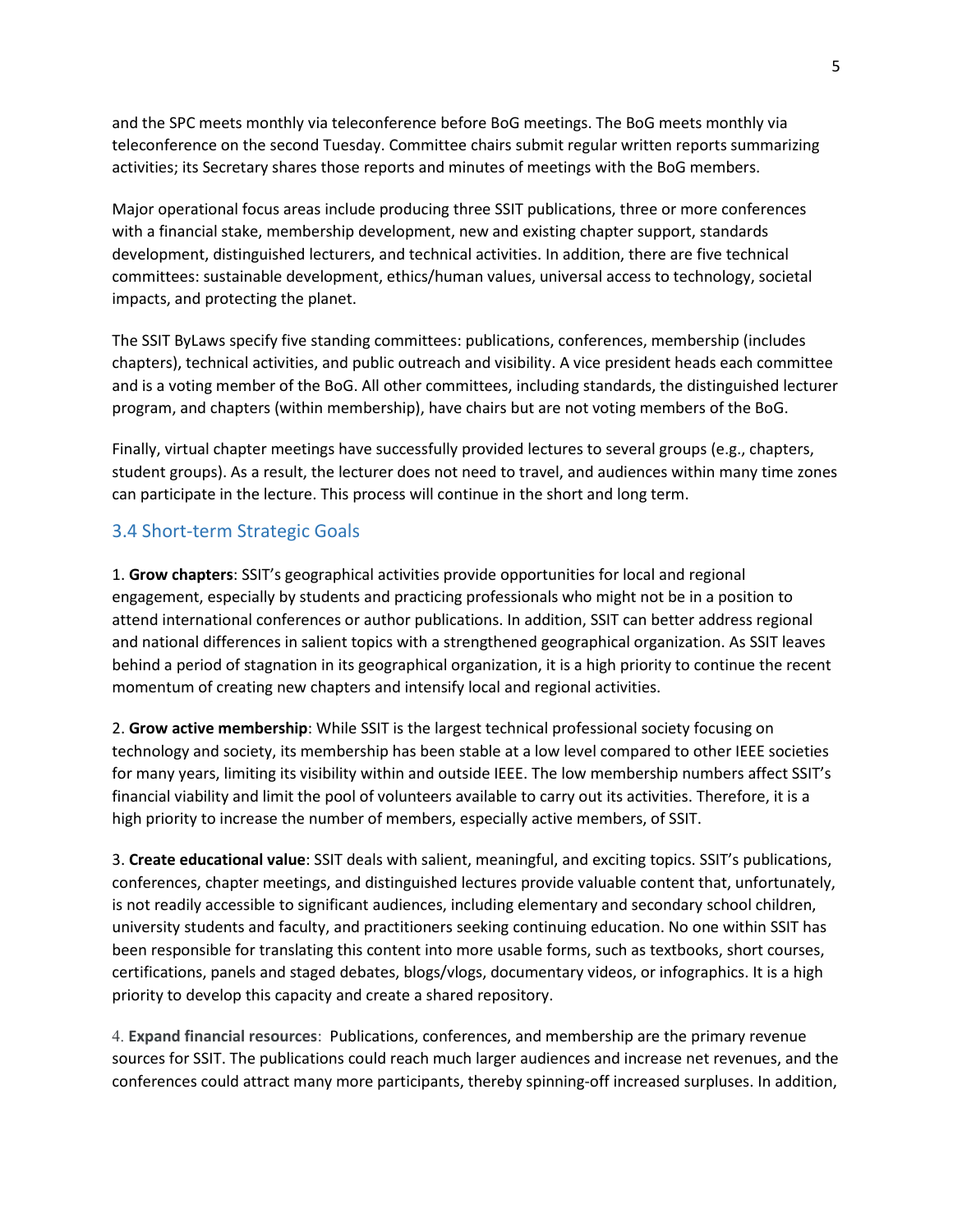membership (especially unsubsidized full members) could increase. Therefore, it is a high priority to expand those activities that form the financial base for SSIT.

## 3.5 Long-term Strategic Goals

1. **Enhance institutional capabilities**: SSIT has performed many essential activities for decades and has regularly launched new endeavors over the past decade. Longstanding activities (beyond governance and finances) include conferences, publications, awards, distinguished lectures, membership services, a website, and public outreach and visibility. Recent initiatives in the past decade include technical activities, technical standards, and social media. Emerging activities include education and public policy. As a small society with a limited active volunteer pool and no full-time staff, SSIT struggles to maintain its organizational capabilities during volunteer transitions. The infrastructure provided by IEEE staff is limited, and newer volunteers often do not know who to ask or how to access relevant infrastructural services. It is sometimes difficult to find important documents and historical and current information for volunteers serving in governance roles. Each activity area should improve its performance by recording and adopting best practices. It is a long-term priority to enhance the institutional memory and capability of SSIT.

2. **Achieve broader constructive engagement within IEEE and with organizations with similar interests outside of IEEE**: SSIT's field of interest cuts across many technical domains and organizational units. It embraces the opportunity to work with others on complementary and shared interests. SSIT needs to identify how to do this work while maintaining SSIT's organizational viability. It is a long-term priority to achieve broader constructive engagement within IEEE on the social implications of technology. SSIT also believes that there is a population that SSIT is not reaching, which is visible through organizations such as the American Geophysical Union's Science and Society division and others. SSIT should go outside of IEEE to engage non-technical organizations involved with social issues impacted by technology. Teaming with these organizations will expand SSIT's reach and effect.

3. **Prepare SSIT to deliver products and services valued in the future**: SSIT has a long and successful record of providing publications and conferences. However, changes in preferred media, conference styles, regional variation in interest and access, open access financial models, and other factors threaten the viability of current products and services. Therefore, it is a long-term priority to prepare SSIT to deliver products and services valued in the future. Achieving this involves professionalizing SSIT activities, including establishing non-volunteer part-time or full-time staff.

## 4. SSIT ACTIONS

See Appendix B for a list of recommended actions.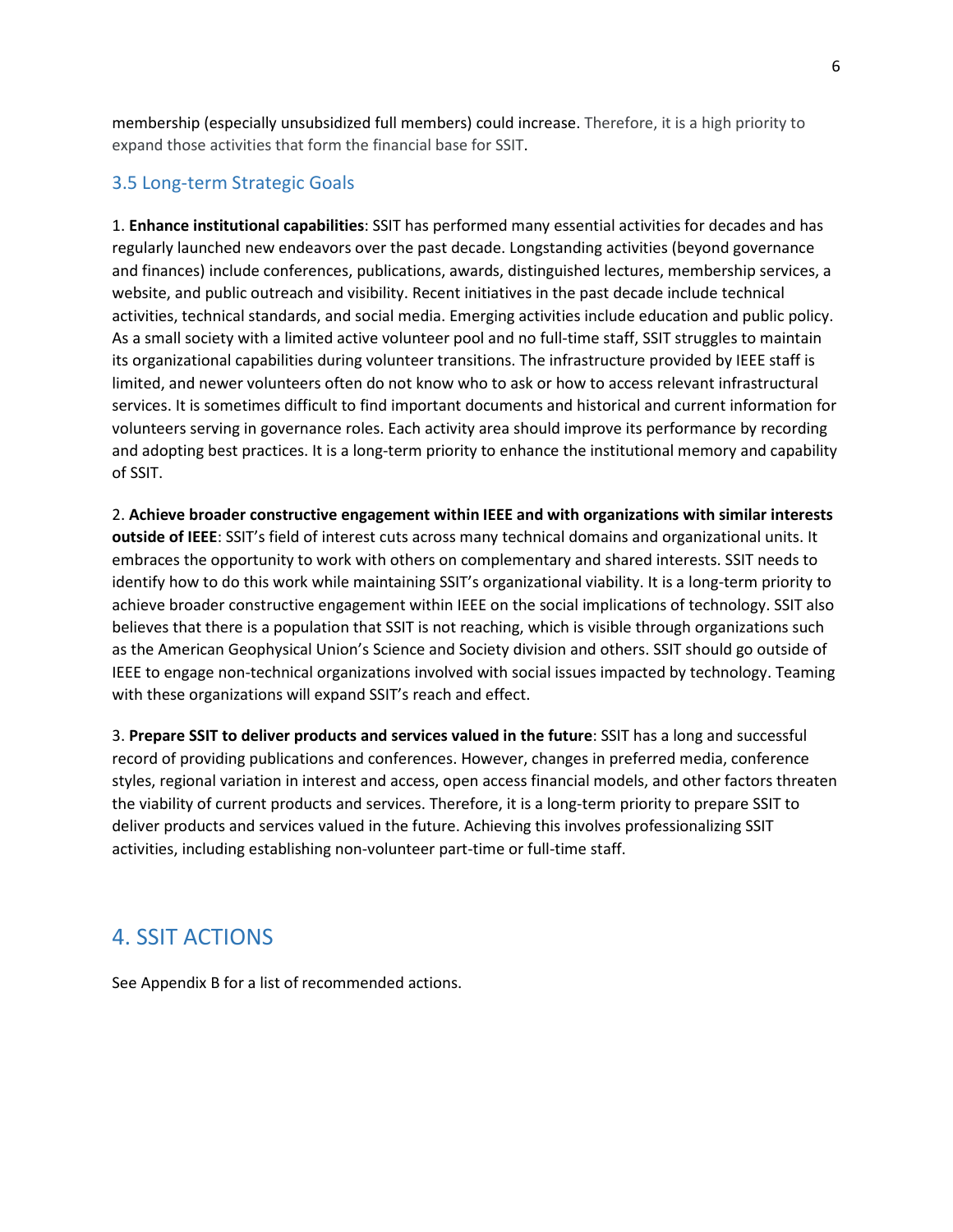## Appendix A: Environmental Assessment

This appendix assesses the internal and external factors that form the environmental context within which SSIT operates as an organization. In turn, positive and negative aspects in each category help SSIT identify Its current strengths, weaknesses, opportunities, and threats (SWOT), as shown in Table A1. These suggest priorities for short- and long-term strategic goals and actions.

|                  | <b>Positive</b>                                                                                                                                                                                                                                                                                                                                                                                                                                                                                                                                                                                                                                                                                                                                                                                                                                                            | <b>Negative</b>                                                                                                                                                                                                                                                                                                                                                                                                                                                                                                                                                                                                                                                                                                                                                                                                                                                                                    |
|------------------|----------------------------------------------------------------------------------------------------------------------------------------------------------------------------------------------------------------------------------------------------------------------------------------------------------------------------------------------------------------------------------------------------------------------------------------------------------------------------------------------------------------------------------------------------------------------------------------------------------------------------------------------------------------------------------------------------------------------------------------------------------------------------------------------------------------------------------------------------------------------------|----------------------------------------------------------------------------------------------------------------------------------------------------------------------------------------------------------------------------------------------------------------------------------------------------------------------------------------------------------------------------------------------------------------------------------------------------------------------------------------------------------------------------------------------------------------------------------------------------------------------------------------------------------------------------------------------------------------------------------------------------------------------------------------------------------------------------------------------------------------------------------------------------|
| n<br>e<br>n<br>a | Strengths<br>• Quality membership (e.g., IEEE Senior Members<br>and Fellows)<br>• Quality publications (Transactions, Magazine,<br>Newsletter)<br>• Longstanding & engaging conferences<br>• Approaching 50 years of subject expertise (1972-<br>2022) that deserves celebration<br>• Significant social media presence (compared to<br>IEEE average)<br>• Significantly more prominent and more active than<br>other groups (e.g., ACM SIGCAS)<br>• Positive relationship with IEEE SA achieved through<br>engagement with their technology and society<br>initiatives<br>• Unique engagement and outreach point for IEEE<br>• Financially solvent<br>• Financial resources available to invest in future<br>· Improved website<br>. Well-attended monthly BoG meetings<br>• Growing chapters, student and YP activity<br>· ETHICS sponsors: EMCC, IEEE SA, LMC, IEEE-USA | Weaknesses<br>• Relatively small membership (cf ACM SIGCAS ~350<br>members)<br>• Few industrial conference sponsors<br>• Aging membership<br>• Poor leadership bench strength<br>• Low leadership attendance at ISTAS and other<br>events<br>• Low influence in TAB<br>• Low Fellow elevation rate (10%)<br>• limited number of volunteers to advance SSIT goals<br>• SSIT BOG members do not generally take an active<br>part in SSIT committee work or other SSIT activities<br>• Membership reached a historic low in 2015 and is<br>hovering around 200 above it.<br>• No development of networks of experts<br>• Insufficient activities and working topics to attract<br>members and give members activities to work on<br>• Limited experience engaging volunteers<br>• No education program<br>• Few webinar offerings<br>• Weak membership development program<br>• No structured history |

## Table A1: SWOT Analysis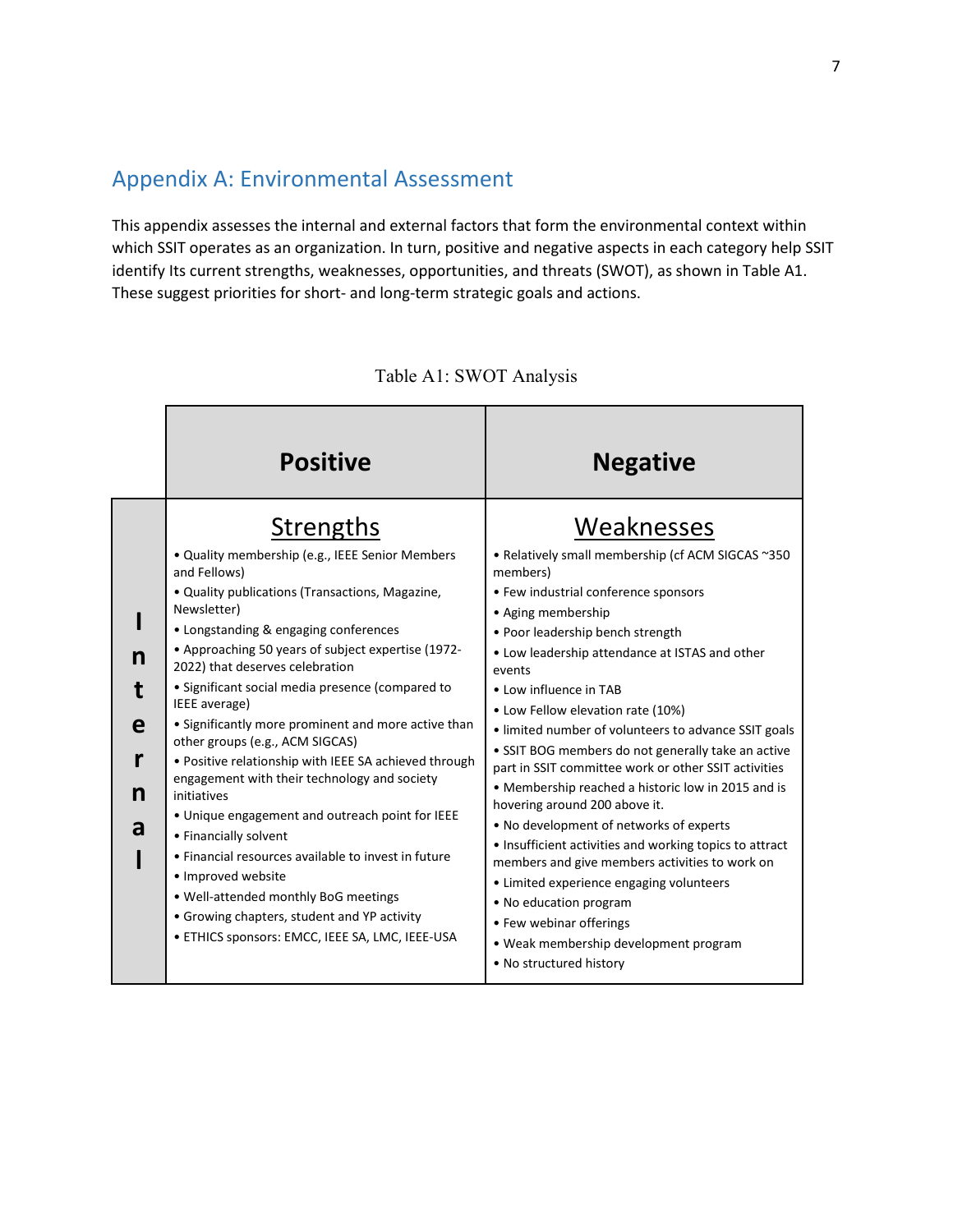|        | Opportunities                                                                                                                                                                                                                                                                                                                                                                                                                                                                                                                                                                                                                                                                                                           | <b>Threats</b>                                                                                                                                                                                                    |
|--------|-------------------------------------------------------------------------------------------------------------------------------------------------------------------------------------------------------------------------------------------------------------------------------------------------------------------------------------------------------------------------------------------------------------------------------------------------------------------------------------------------------------------------------------------------------------------------------------------------------------------------------------------------------------------------------------------------------------------------|-------------------------------------------------------------------------------------------------------------------------------------------------------------------------------------------------------------------|
|        | · Growing concern about unintended consequences<br>of AI.                                                                                                                                                                                                                                                                                                                                                                                                                                                                                                                                                                                                                                                               | . Rest of IEEE engaging in society and technology<br>topics without engaging SSIT                                                                                                                                 |
|        | • Demand for educational materials on SSIT topics<br>• Untapped membership potential in Asia, Africa,<br>Latin America<br>• Many potential societal standards for Standards<br>Committee<br>• Strong industry interest in SSIT themes<br>· SSIT leading volunteers are also involved in many<br>other networks<br>• Ample untapped technical opportunities (e.g., HCI,<br>security, biomedical)<br>• Convert student members to active SSIT members<br>upon graduation<br>• Cosponsor conferences with other IEEE societies<br>(technical co-sponsorship leading to financial co-<br>sponsorship)<br>• Cosponsor conference with organizations outside<br>of IEEE<br>. Reach out to other ethical-focused organizations | • Localism is fracturing globalization<br>• Open-source publishing affects IEEE finances<br>• SSIT member volunteer efforts not recognized as                                                                     |
| Е      |                                                                                                                                                                                                                                                                                                                                                                                                                                                                                                                                                                                                                                                                                                                         | <b>SSIT</b><br>• Potential censorship of controversial articles or<br>publications by individual countries                                                                                                        |
| X      |                                                                                                                                                                                                                                                                                                                                                                                                                                                                                                                                                                                                                                                                                                                         | • IEEE does not see SSIT as a critical or active society<br>• Lack of awareness by IEEE and others of the SSIT<br>existence and activities                                                                        |
| e      |                                                                                                                                                                                                                                                                                                                                                                                                                                                                                                                                                                                                                                                                                                                         | • Professional codes of ethics (new ACM) may not<br>reflect SSIT principles<br>• The IEEE TechEthics program, whose purpose is to                                                                                 |
| r<br>n |                                                                                                                                                                                                                                                                                                                                                                                                                                                                                                                                                                                                                                                                                                                         | promote consideration of ethical and societal<br>impacts of the technologies, overlaps with the field<br>of interest of SSIT                                                                                      |
| a      |                                                                                                                                                                                                                                                                                                                                                                                                                                                                                                                                                                                                                                                                                                                         | • Annual periodicals package program (PPP)<br>disbursements may vanish<br>. Beyond or within IEEE, knowledge of SSIT is                                                                                           |
|        | for cooperative efforts<br>• Growing interest in the social implications of<br>technology<br>• Creation of chapters in R3, R4, R5 where there are<br>none                                                                                                                                                                                                                                                                                                                                                                                                                                                                                                                                                               | minimal or non-existent, which could exclude SSIT<br>from meaningful global developments<br>• COVID-19 pandemic has affected global economic,<br>political, and social cohesion and SSIT meeting<br>opportunities |
|        | • Publicizing & promoting the awards program<br>• Remote meetings forced by the COVID-19<br>pandemic have opened up possibilities for broader<br>participation<br>• The internet and website can spread SSIT activity<br>and messages around the world                                                                                                                                                                                                                                                                                                                                                                                                                                                                  | • Limited and inaccurate website content                                                                                                                                                                          |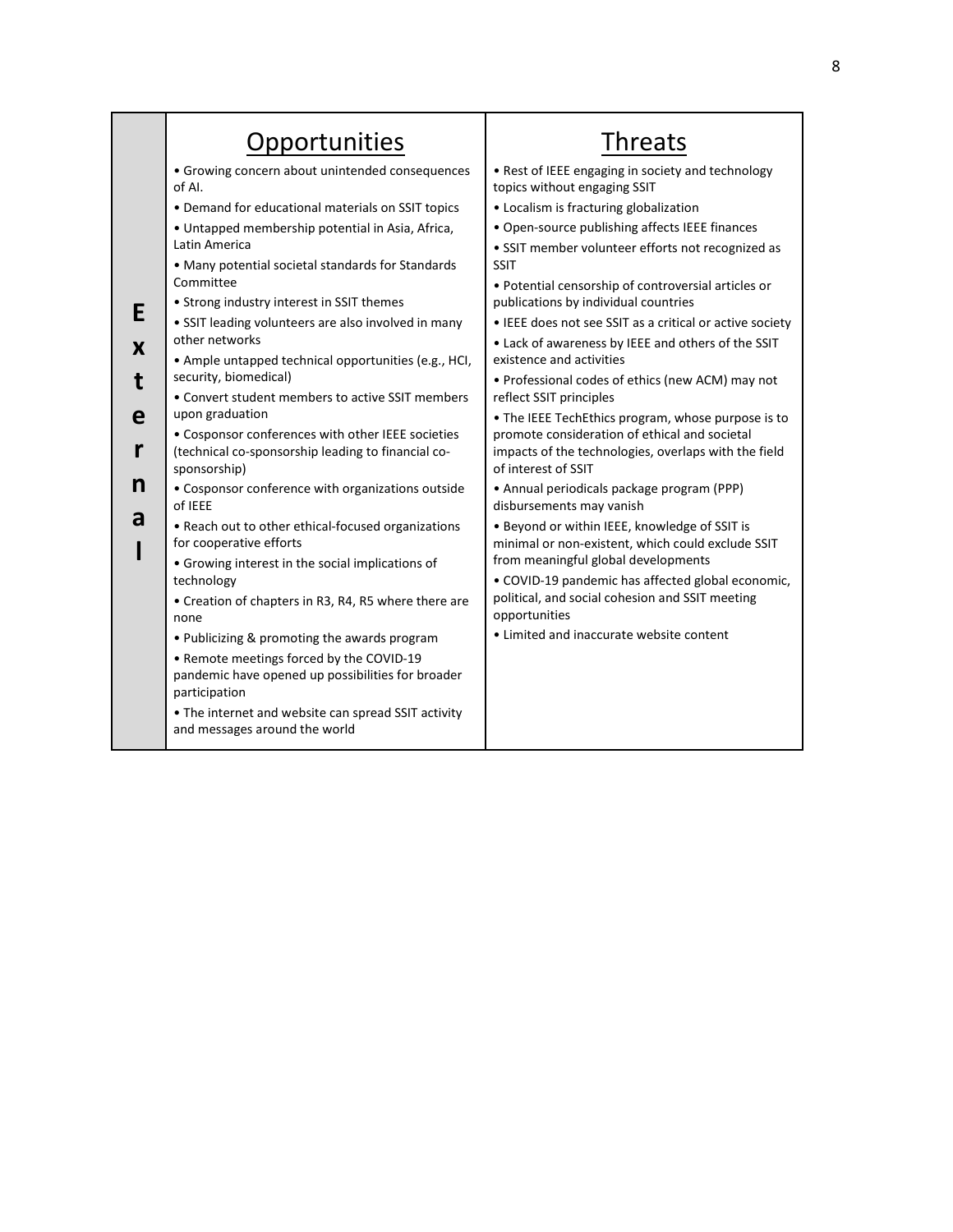## Appendix B: Action Plan

This appendix describes the critical goals and objectives SSIT should accomplish over the next two years. The foundation for SSIT operations is this strategic plan. It is meant to be more functional and provides information on specific activities, responsibilities, and timelines for completing activities related to SSIT. This plan is not a comprehensive accounting of SSIT's full suite of operations but rather an action plan focusing on its highest current priorities.

#### **Grow Chapters**

Membership in SSIT provides opportunities for global engagement through ISTAS and SSIT's publications and standards. However, local engagement opportunities through chapter and section activities should also be widely available. SSIT has had chapters worldwide since its founding fifty years ago. However, as volunteers have come and gone, some chapters have become inactive, and SSIT does not serve many parts of the world. Therefore, it is a high priority to revitalize existing chapters and grow new ones. The following are specific activities to accomplish this goal during the next two years.

**Give chapter awards**: Develop a program to recognize several dimensions of accomplishment by chapters with annual awards, including the largest chapter, the newest chapter, the fastest growing chapter, the most innovative chapter, and perhaps others.

**Create content for chapters**: Develop a pipeline of content that volunteers can use to make chapter meetings more engaging, including access to distinguished lectures, streamable events, templates for weekly discussions on salient topics, and a "webinar-in-a-box" for use by chapters. In addition, ask each chapter to create a presentation for sharing with other chapters.

**Provide funding incentives for chapter growth**: Develop a program for awarding modest funding to chapters for (a) current operations and (b) new initiatives. In addition, financially link membership strategy to chapters strategy.

**Build a leadership community**: Invite chapter leaders to share best practices, develop mentoring arrangements so that experienced volunteers can help new leaders, and convene an annual event for leaders.

**Encourage regional initiatives**: Help chapters identify regional priorities, publicize opportunities for entity-specific white papers and policy positions, and encourage regional conferences. Create a template for writing white papers and policy position papers.

**Convene SSIT 50th anniversary events**: Create a "50th-anniversary-in-a-box" content and meeting template (introductory video from SSIT president, downloadable materials on the web summarizing the history, discussion questions). Solicit short videos from chapter chairs reflecting on the meaning of the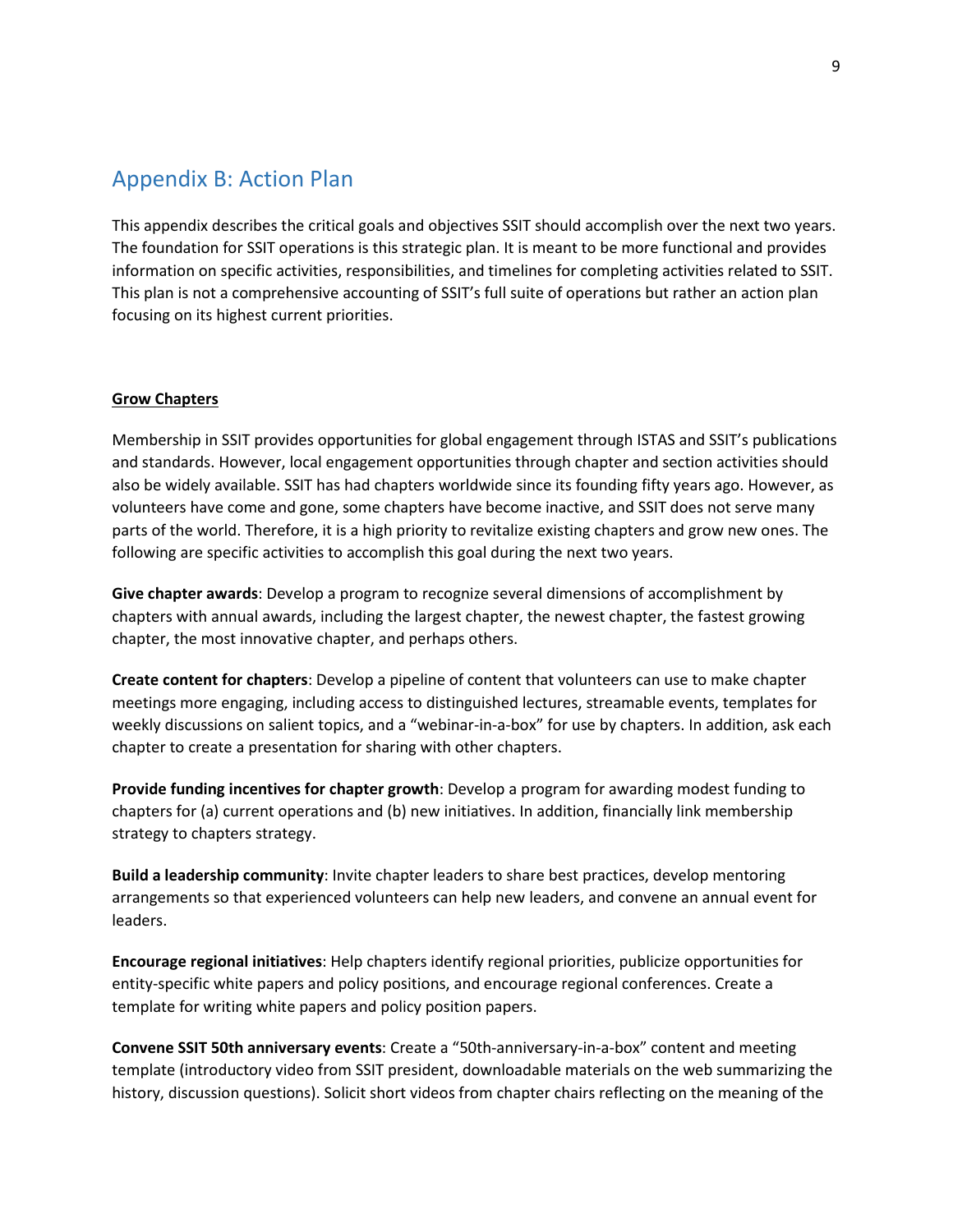50th for them for posting on the SSIT website. Award any chapter created during 2022 as a "golden jubilee chapter."

**Build joint chapters where possible** – these can span section boundaries and span between societies. Unfortunately, they cannot span SSIT to WIE/YP/Life Members, which would be ideal partners with SSIT to engage a broader community related to SSIT interests. Working with MGA to allow for joint chapters that could include WIE and Life members would bring value to all OUs involved.

#### **Grow Active Membership**

SSIT's influence, and to a lesser extent, its financial viability, depends on the membership's size and the number of active contributing members. Membership development is a perennial challenge for SSIT and, more broadly, for IEEE. Over time, volunteers have put much effort into ad hoc activities to grow membership, ranging from personal persuasion to narrow financial incentives. Needed is a more strategic effort that harnesses what SSIT knows about membership demographics and trends, uses IEEE tools and resources more effectively, and recognizes that membership growth requires innovative efforts by volunteers in many roles within SSIT. During the next 24 months, these include the following.

**Develop a strategic view of membership activities**: Assess the current situation, identify short-term and longer-term goals, link these to specific actions, and measure progress.

**Analyze membership data**: Use the capabilities of IEEE OU Analytics more fully to analyze time trends, membership level mix, regional patterns, and demographic data. For example, look at the Doublet Matrix (showing cross-memberships) to identify potential members and volunteers, such as TechEthics members.

**Adopt best practices**: Engage with the IEEE MGA group to learn best practices and access helpful tools. Create an organizational structure for membership development, recruit regional leaders; encourage each standing committee to do one item to advance active membership; launch the "bring a friend" campaign

**Make membership attractive**: Provide incentives to participate, such as positive feedback for accomplishments, meeting exciting people to work with, seeking career advancement and travel opportunities, and offering recognition with plaques and certificates. Provide networking opportunities—and measure the number of attendees and members. Work on SSIT online presence to demonstrate the value of SSIT.

**Actively manage volunteer recruitment and retention**: Create a list of volunteer jobs and an annual survey of volunteer interests; develop a better process of matchmaking between volunteers and SSIT positions; set a tight time deadline—a window of opportunity—to volunteer for a specific opportunity; acknowledge that some volunteers are self-starters, but others need regular direction; create entry-level volunteer positions and on-the-job training opportunities; guide what to do as a volunteer; review current lists of volunteers and functions to assess gaps; generate web-based ways to learn about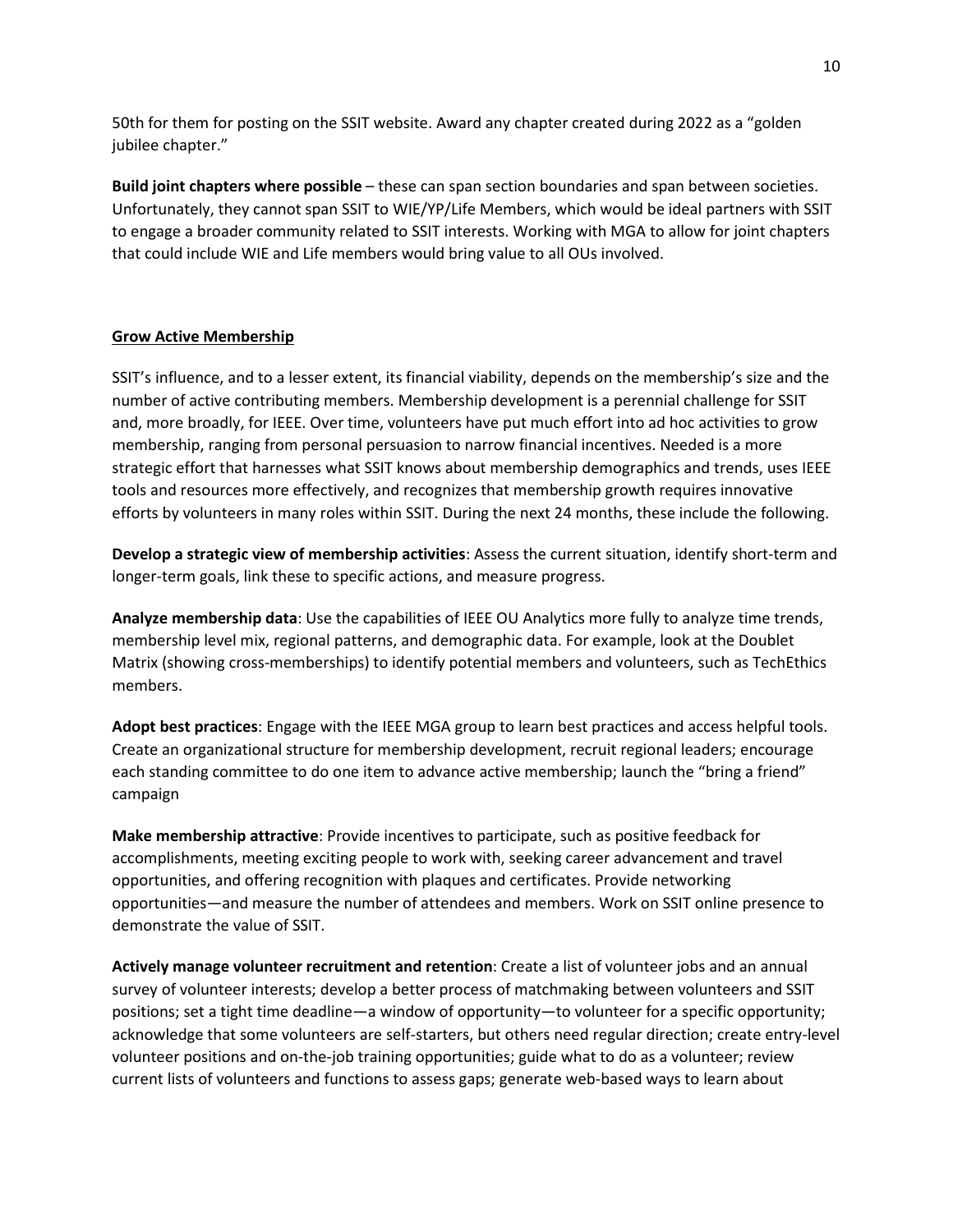volunteering opportunities and to volunteer; develop committee operating procedures and annual activity calendars.

**Flip the 2nd society membership logic**: Historically, most SSIT members first joined a technical society and later in their careers became SSIT members. SSIT would like to change this trend. High school students are already concerned about climate change and protecting the planet, green ICT, urban and ocean cleanups, food and water supplies and sustainability for the future, and their future employment. Therefore, SSIT should emphasize recruiting and getting these youngsters to join SSIT (because of all the social aspects) and later link them with those IEEE societies to enhance their technical know-how.

## **Create Educational Value**

SSIT has not had an organized educational activities committee in recent years, even though it is a standing committee according to the bylaws. This committee should be revitalized and undertake the following activities during the next 24 months.

**Revitalize the committee**: Appoint a full and active educational activities committee. Arrange for training and engagement with the IEEE Educational Activities Board. Include members who are aware of what SSIT has previously attempted.

**Develop an educational activities strategy**: Assess current resources and opportunities, prioritize shortterm actions, identify long-term goals, and request budgetary resources for start-up activities.

**Assemble existing relevant content**: Identify relevant content already produced by SSIT publications, conferences, distinguished lectures, and events; create an organized inventory of what SSIT has; develop a process for keeping track of content as it develops in the future; categorize it by type, topic, and level. Create an easily accessible repository of content.

**Establish a framework for translational activities**: These should add value to the current content produced by SSIT. For example, this activity could include templates for summarizing content for different audiences and formats, guidance on associated intellectual property ownership issues, identifying suitable platforms for purveying content, and pilot projects.

**Assess the market for educational content**: Perform assessments for different market segments; consider the supply of content, demand for content, competitors, costs and benefits, and expectations of future change.

**Create products useful for accreditation**: SSIT's focal areas in social implications and ethics are highly relevant to engineering accreditation processes in higher education (e.g., ABET). This work includes performing needs assessments, developing products formatted to be helpful in the undergraduate classroom, recruiting and retaining volunteers who actively engage in the design of accreditation standards, and evaluating academic programs in different regions of the world. Publicize these products with the appropriate constituencies to raise the awareness of SSIT's focal areas.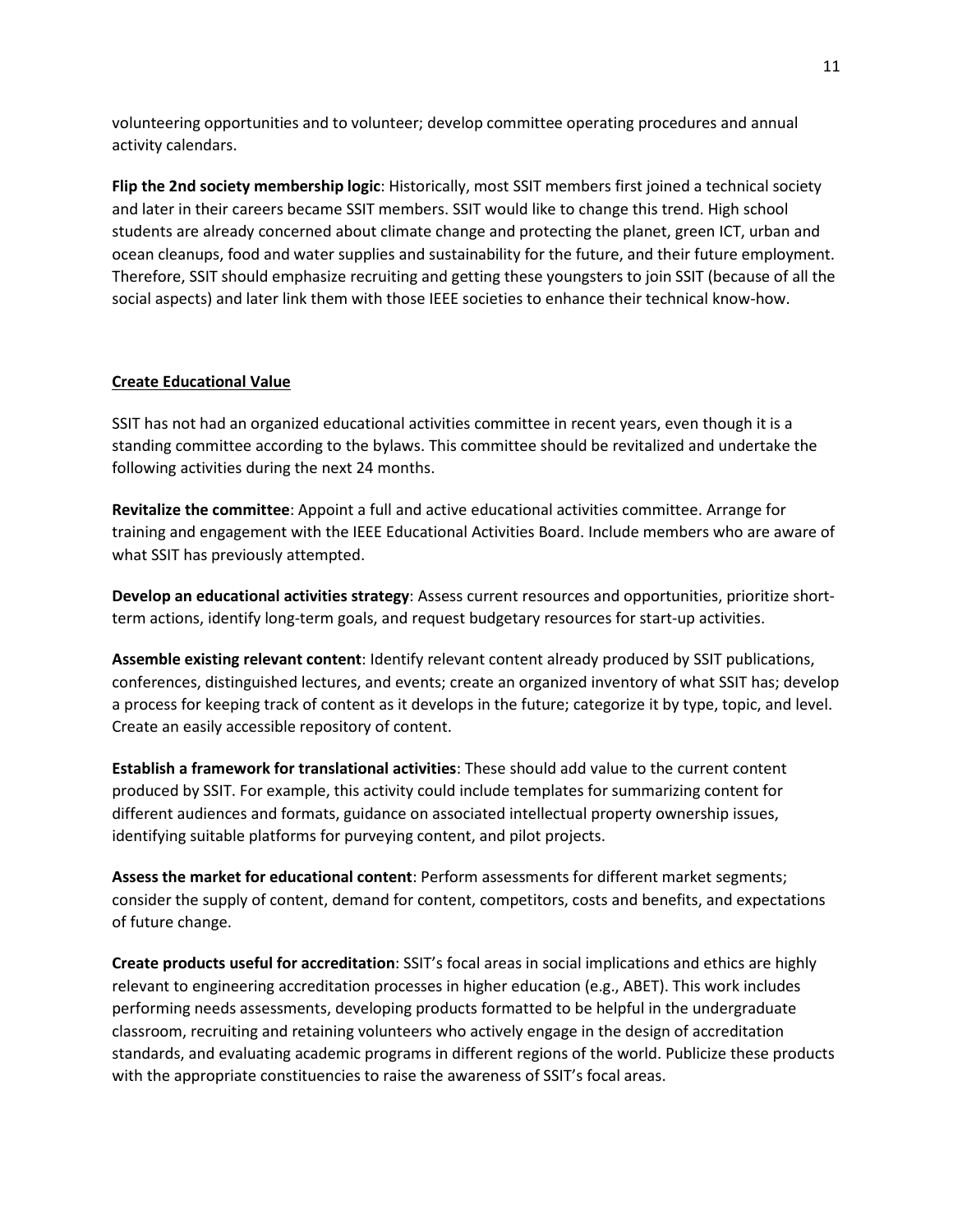**Create products for continuing education and chapter activities**: Drawing on the volunteer talent in the technical activities committees, conferences, and among distinguished lecturers, produce webinars on a common platform such as IEEE.tv, and develop similarly practical products.

#### **Solidify and Expand the financial base**

**Grow the publications**: IEEE distributes the high-quality content published in the Transactions, Magazine, and conference proceedings through the online Xplore platform that returns revenues to the society based on an algorithm that includes a fixed per-society component and a variable usage-based component. SSIT should focus on increasing the use of its publications in terms of subscriptions, downloads, and citations. This practice will allow SSIT to earn more than just the minimum, fixed allocation it currently receives. Even as open access norms change the publishing industry, more significant usage of this content will benefit society.

**Expand the conference portfolio**: The current conference portfolio should include regional conferences and topical workshops, support chapter webinars, and local public meeting events. Highlight more visibly (beyond SSIT publications) at conference's key presentations and outcomes. Jointly hold conferences with other organizations having similar interests and sustain these over time. Become adept at producing hybrid conferences with attractive in-person and engaging online components.

**Grow membership**: Full members contribute net revenue to SSIT. For example, SSIT should subsidize student membership with the potential of converting student members to full members should be a financial priority. Activities to grow membership are discussed under the membership objective above.

#### **Advance Longer-term Objectives**

The strategic planning committee has identified many additional topics to pursue if time and resources permit. High priority long-term strategic objectives that need focused attention during the next 24 months include the following.

**Enhance institutional capabilities**: Each standing committee chair should contribute a section to an operations manual, train and mentor volunteers for future roles, and create an archive of important documents. The SSIT secretary should assemble these and make them accessible on an appropriate platform.

**Achieve broader constructive engagement within and external to IEEE:** The SSIT BoG is unusual because it includes representatives from other IEEE societies and divisions. These representatives should become more active ambassadors to the rest of IEEE for SSIT. Similarly, many members join SSIT as their "2nd society" after first joining a technical society; SSIT should actively recruit them as ambassadors. Furthermore, SSIT should work with other IEEE entities to provide sessions at conferences, preferably using registration fee waiver arrangements. Finally, SSIT volunteers should increase their involvement with relevant activities within IEEE, such as SusTech, TechEthics, Future Directions, Women in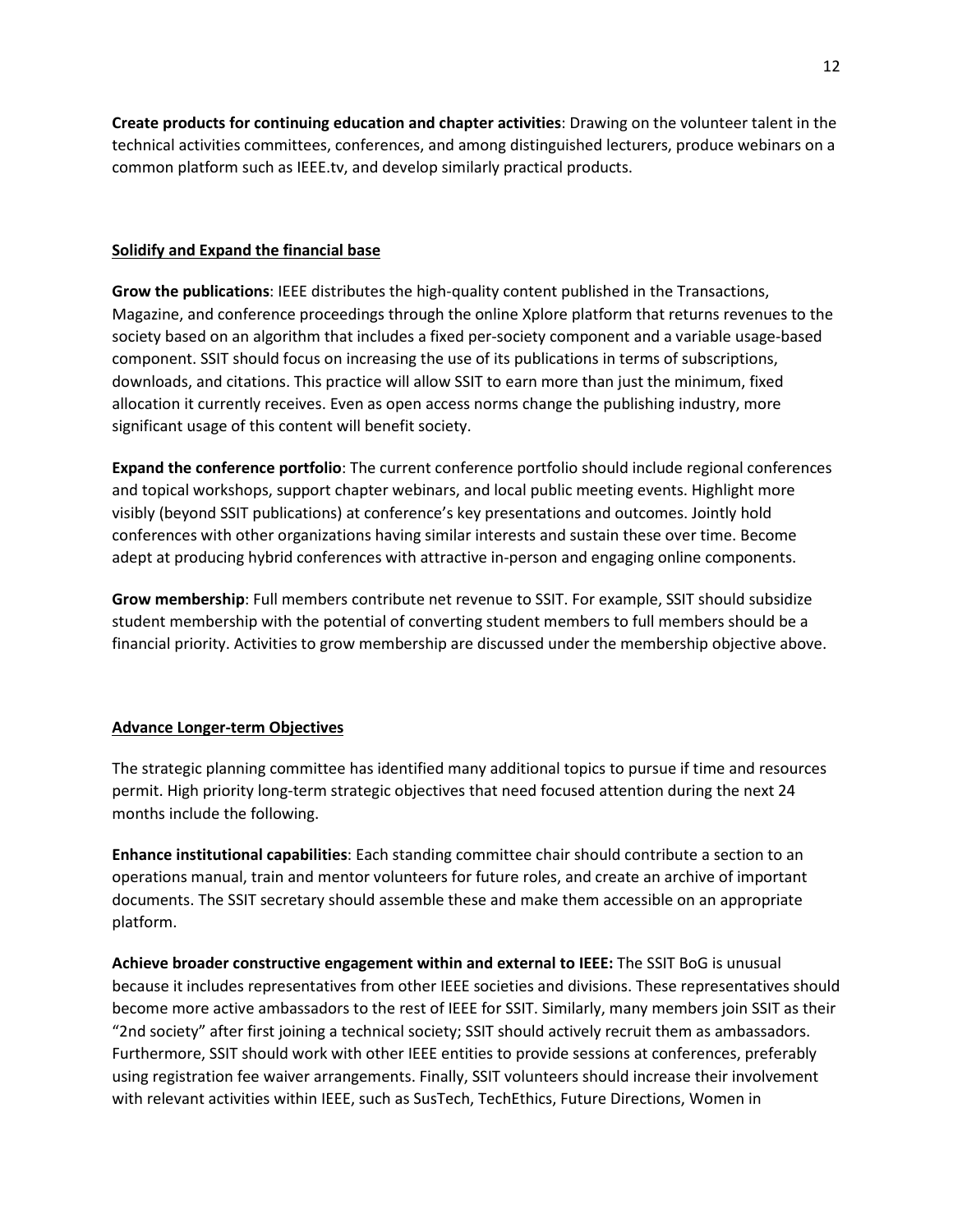Engineering, and Diversity & Inclusion. Join other organizations with similar charters in holding and publishing papers from joint events. Arrange joint panels with organizations that are similarly engaged in the effects of science and technology on society. Establish an expanded base of income from interorganizational collaborations. Engage in international efforts such as the United Nations Decades and the UN more generally in technology and society through grants and other financial resources.

**Prepare SSIT to deliver products and services valued in the future:** Enhance SSIT's online presence (website, social media, videos). Create an emerging topics pathway for technical activities, such as cybersecurity, cybernetics, or systems thinking/system effects/system challenges. Continue developing educational activities strategies and creating products useful for other allied organizations within and outside SSIT. Publicize SSIT Standards activities and link them better to other SSIT activities. Learn how to host successful hybrid conferences. Develop a template for hosting regional events and find synergies among technical committees, publications, conferences, and standards. Using multi-lingual platforms during conferences and publications may help attract individuals who may be great engineers and or computer scientists and yet may lack substantial knowledge to publish in English. For example, many Region 9 meetings occur in Spanish, Portuguese, and English. Create internship programs for students.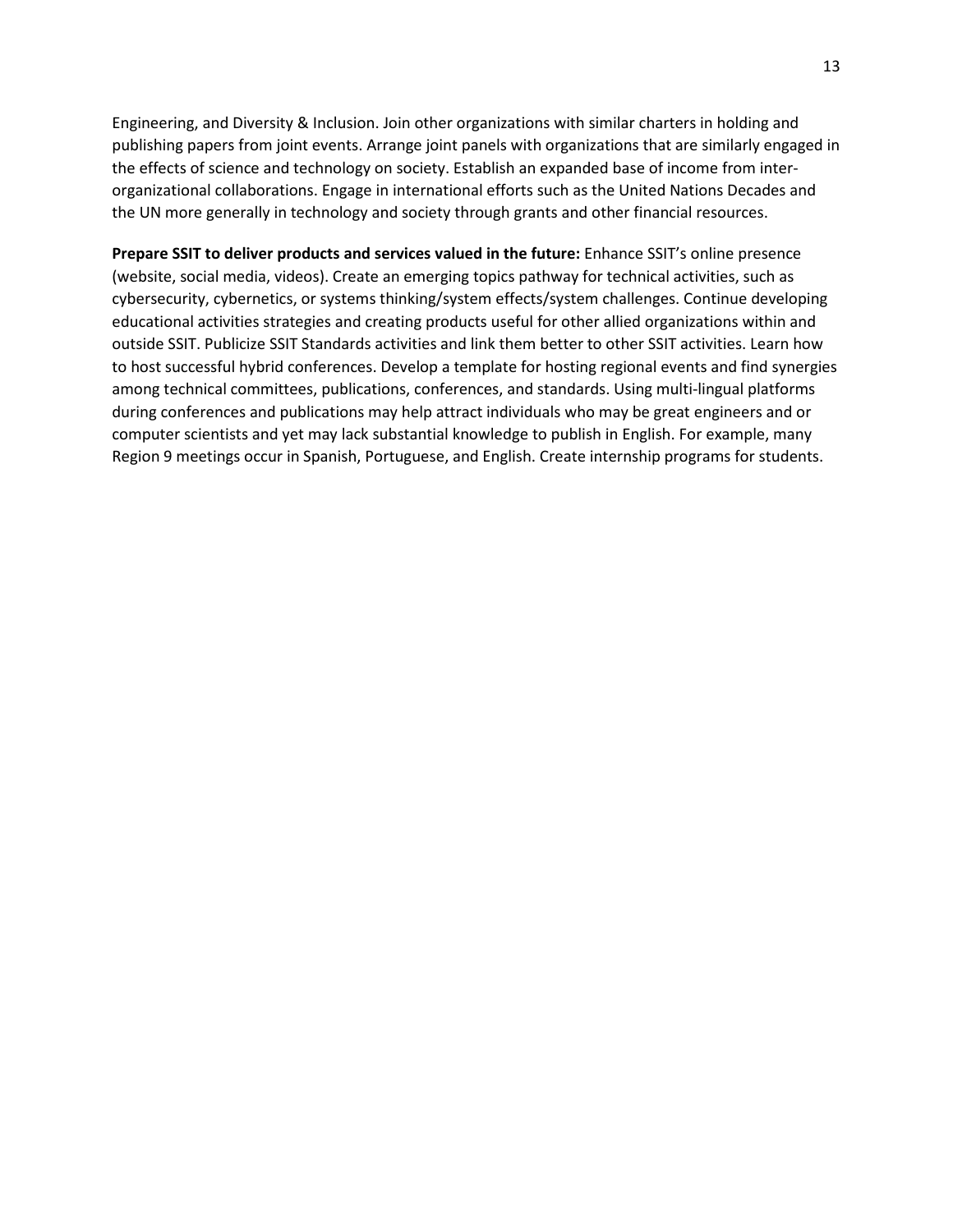## Appendix C: Relation to TAB and IEEE

This appendix describes several targeted improvements to internal and external relationships required to support short and long-term goals. In addition, it indicates the individuals with responsibilities along with reporting requirements.

As a cross-cutting IEEE society, SSIT has a field of interest—social implications of technology, ethics that resonates with members of many other IEEE entities in technical societies, standards, and geographical entities. From a fiscal perspective, this raises turf issues where other organizational units' activities on social implications and ethics could undermine SSIT. However, given that SSIT is a community of interest, it is crucial to find ways to engage constructively with other IEEE entities on these topics. Only that framing advances its fundamental interests. Thus, one set of improvements to current intra-IEEE relationships is to encourage collaborations that achieve SSIT's community-building goals while holding SSIT financially harmless. For example, SSIT can seek reciprocal arrangements with other entities to waive registration fees for conferences in which SSIT provides invited speakers or preorganized sessions on SSIT topics. The SSIT president and the conference committee chair should lead this effort and report back periodically.

SSIT desires to take better advantage of the full IEEE infrastructure services available to improve its membership performance, education, conferences, publications, and standards activities. Therefore, SSIT will ask the chair of each committee to engage with IEEE staff and volunteer counterparts (MGA, EAC, MCE, PSPB, SA), lead that effort, and report back periodically.

SSIT desires to coordinate more closely with IEEE TechEthics to maintain a constructive relationship. Therefore, SSIT asks the ethics technical committee chair to lead that effort and report periodically.